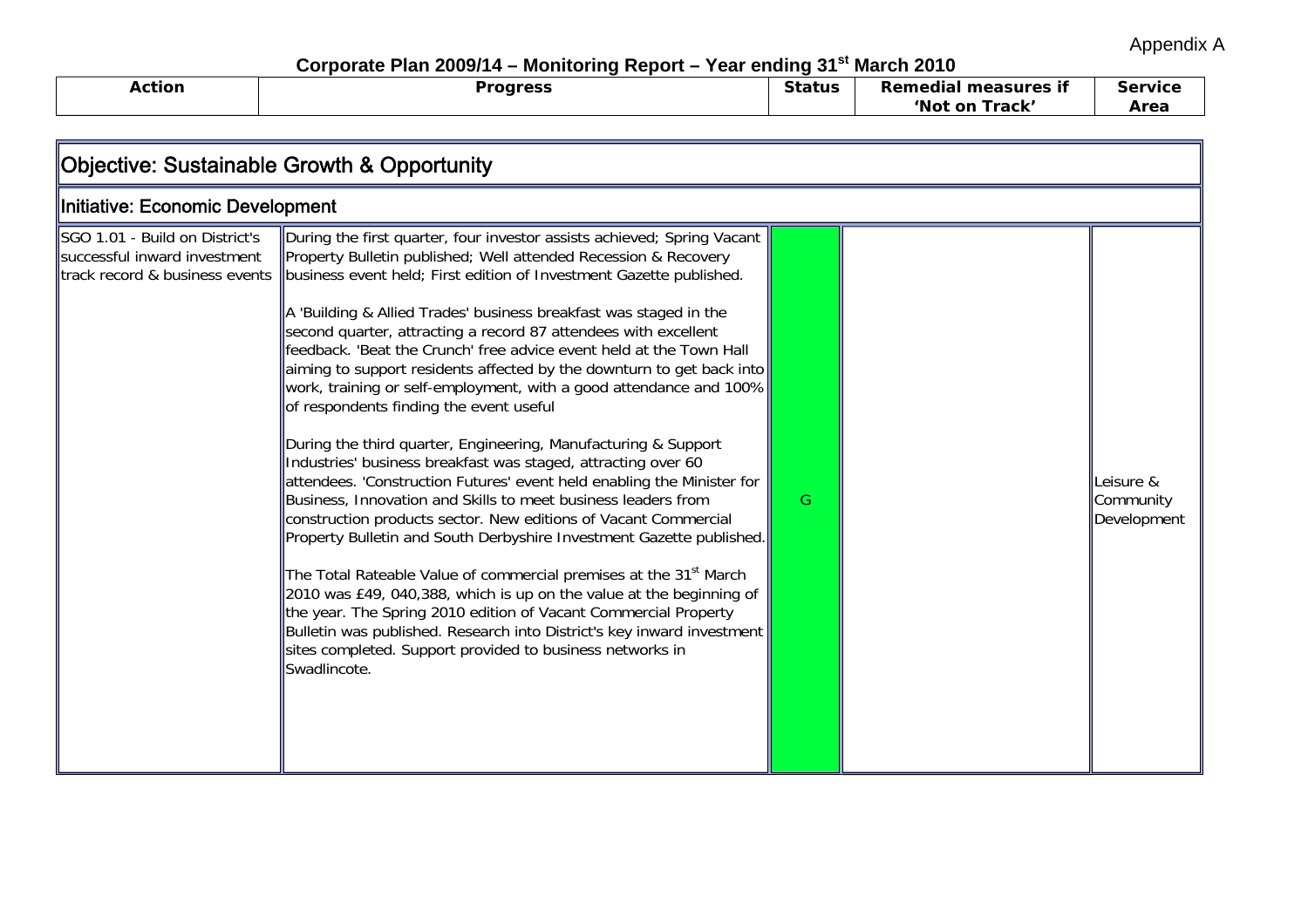| <b>Action</b>                                                                           | <b>Progress</b>                                                                                                                                                                                                                                                                                                                                                                                                                                                                                                                                                                                                                                                                                                                                                                                                                                                                                                                                                                                                                                                                                                                                                                                                                                                                                                                                                                                                                                                                                                                                              | <b>Status</b> | <b>Remedial measures if</b><br>'Not on Track' | <b>Service</b><br>Area                |  |
|-----------------------------------------------------------------------------------------|--------------------------------------------------------------------------------------------------------------------------------------------------------------------------------------------------------------------------------------------------------------------------------------------------------------------------------------------------------------------------------------------------------------------------------------------------------------------------------------------------------------------------------------------------------------------------------------------------------------------------------------------------------------------------------------------------------------------------------------------------------------------------------------------------------------------------------------------------------------------------------------------------------------------------------------------------------------------------------------------------------------------------------------------------------------------------------------------------------------------------------------------------------------------------------------------------------------------------------------------------------------------------------------------------------------------------------------------------------------------------------------------------------------------------------------------------------------------------------------------------------------------------------------------------------------|---------------|-----------------------------------------------|---------------------------------------|--|
|                                                                                         |                                                                                                                                                                                                                                                                                                                                                                                                                                                                                                                                                                                                                                                                                                                                                                                                                                                                                                                                                                                                                                                                                                                                                                                                                                                                                                                                                                                                                                                                                                                                                              |               |                                               |                                       |  |
| lof the Swadlincote Town<br>Centre Realm Improvements                                   | SGO 1.02 - Commence Phase 2   Our work in Swadlincote Town Centre Conservation Area was<br>acknowledged and rewarded by English Heritage when it announced<br>we would receive the award for the East Midlands Region for<br>sustained commitment to the conservation area through a PSICA<br>(Partnership Scheme in a Conservation Area) project and for its<br>strong community engagement and exemplary interpretation<br>(including publications) for visitors at the Sharpes Pottery Museum<br>(formerly on the English Heritage Buildings at Risk Register).<br>The scheme to revitalise West Street enhancing its historic character<br>and helping make the town more attractive to inward investors with<br>long-term community benefit such as a more attractive town centre,<br>more visitors, a better retail offer and new jobs became a step closer<br>as DDEP funding was secured for resurfacing West Street and<br>designing improvements to The Delph.<br>After the engineering design and Contractor Selection was completed,<br>a lighting design consultant was appointed for the Delph Design.<br>Works on West Street and Ernest Hall Way that was set to begin in<br>mid-November 2009.<br>The major works to West Street are now complete and the street re-<br>opened to vehicles and pedestrians (some minor remedial works still<br>required). Work has been undertaken on the detailed design of The<br>Delph and the contractor appointed. Work is due to commence mid-<br>April with completion being the new target for 2011 | G             |                                               | Planning<br>Services                  |  |
|                                                                                         | <b>Initiative: National Forest &amp; Beyond</b>                                                                                                                                                                                                                                                                                                                                                                                                                                                                                                                                                                                                                                                                                                                                                                                                                                                                                                                                                                                                                                                                                                                                                                                                                                                                                                                                                                                                                                                                                                              |               |                                               |                                       |  |
| SGO 2.01 - Build and let small<br>business units at Rosliston<br><b>Forestry Centre</b> | Project out to tender in July. A submission for additional funding to<br>undertake works has been made. The works on site commenced on<br>the 9 <sup>th</sup> November.<br>Construction element of project on target for completion at the end                                                                                                                                                                                                                                                                                                                                                                                                                                                                                                                                                                                                                                                                                                                                                                                                                                                                                                                                                                                                                                                                                                                                                                                                                                                                                                               | G             |                                               | Leisure &<br>Community<br>Development |  |

of May 2010. Marketing of units commencing.

## Corporate Plan 2009/14 - Monitoring Report - Year ending 31<sup>st</sup> March 2010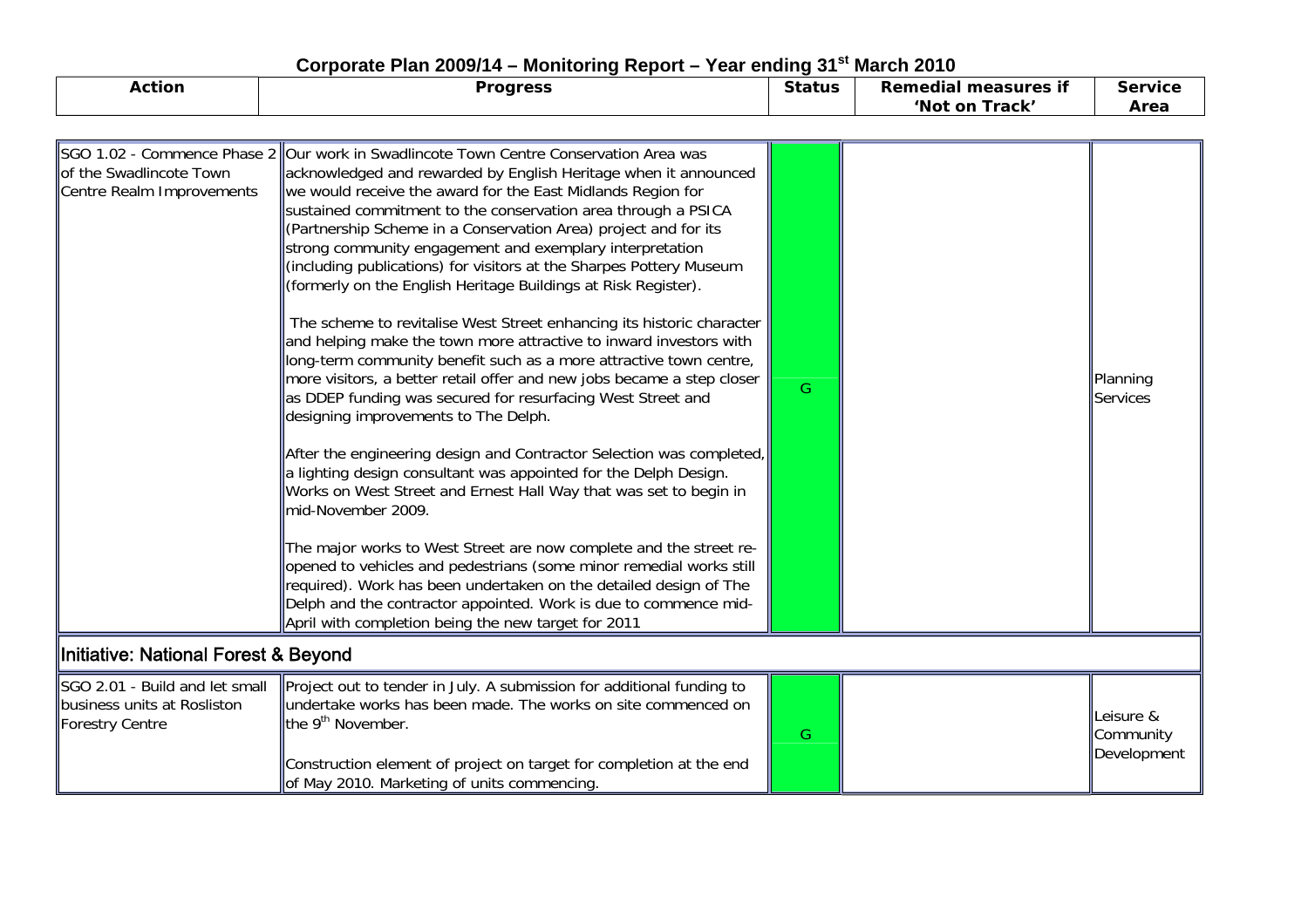| <b>Action</b>                                                                                                                      | <b>Progress</b>                                                                                                                                                                                                                                                                                                                                                                                                                                                                                                                                                                                                                                                                                                                                                               | <b>Status</b> | <b>Remedial measures if</b><br>'Not on Track' | <b>Service</b><br>Area                |
|------------------------------------------------------------------------------------------------------------------------------------|-------------------------------------------------------------------------------------------------------------------------------------------------------------------------------------------------------------------------------------------------------------------------------------------------------------------------------------------------------------------------------------------------------------------------------------------------------------------------------------------------------------------------------------------------------------------------------------------------------------------------------------------------------------------------------------------------------------------------------------------------------------------------------|---------------|-----------------------------------------------|---------------------------------------|
| SGO 2.02 - Undertake activities<br>to promote continued<br>employment and business<br>growth in tourism and related<br>industries  | A Walking Festival was staged. National Forest & Beyond leaflet<br>exchange supported in order to help businesses with their marketing<br>Production of the 2010 visitor marketing campaigns for Derbyshire<br>and The National Forest underway. Assistance provided to Sharpe's<br>Pottery Museum to enable securing of external funding, appointment<br>of a Project Manager and leasing of land adjacent to the Museum to<br>enable future expansion of attractions and facilities on the site<br>Completion and launch of 2010 visitor marketing campaigns for<br>Derbyshire and The National Forest, with good uptake by local<br>tourism businesses. Accompanying niche marketing campaigns under<br>development for 2010. Preparation for 2010 National Forest Walking | G             |                                               | Leisure &<br>Community<br>Development |
|                                                                                                                                    | Festival underway with development of programme and marketing<br>materials.<br>The National Forest Walking Festival guide published and distributed.<br>Tourism content on Council website updated and expanded. Area<br>promoted at Derbyshire and Southern Staffordshire industry events,<br>together with 'Great Days Out' national trade show. District featured<br>in Derbyshire campaigns including, 'Well Dressing & Glorious<br>Gardens', 'Camping & Caravanning' and 'On Your Doorstep'.                                                                                                                                                                                                                                                                             |               |                                               |                                       |
| SGO 2.03 - Promote the<br>National Forest as a source of<br>sustainable/ renewable fuel<br>through exemplar wood heat<br>projects. | One project has been commissioned for the new Depot facility.<br>Consideration of the scope for a wood-heat community heat scheme<br>has commenced.                                                                                                                                                                                                                                                                                                                                                                                                                                                                                                                                                                                                                           | G             |                                               | Environmental<br>Services             |
| SGO 2.04 - Continuing<br>investment in the award<br>winning Tourist Information<br>Centre & Destination<br>Management System       | Enquiries during Q1 were 1,961; Promotional activity undertaken at<br>Festival of Leisure; Enhanced 'What's On' guide launched for Summer<br>edition.<br>Enquiries during Q2 at 2,287 were up on the same period last year.<br>Promotional activity undertaken at the National Forest Wood                                                                                                                                                                                                                                                                                                                                                                                                                                                                                    | G             |                                               | Leisure &<br>Community<br>Development |

## Corporate Plan 2009/14 – Monitoring Report – Year ending 31<sup>st</sup> March 2010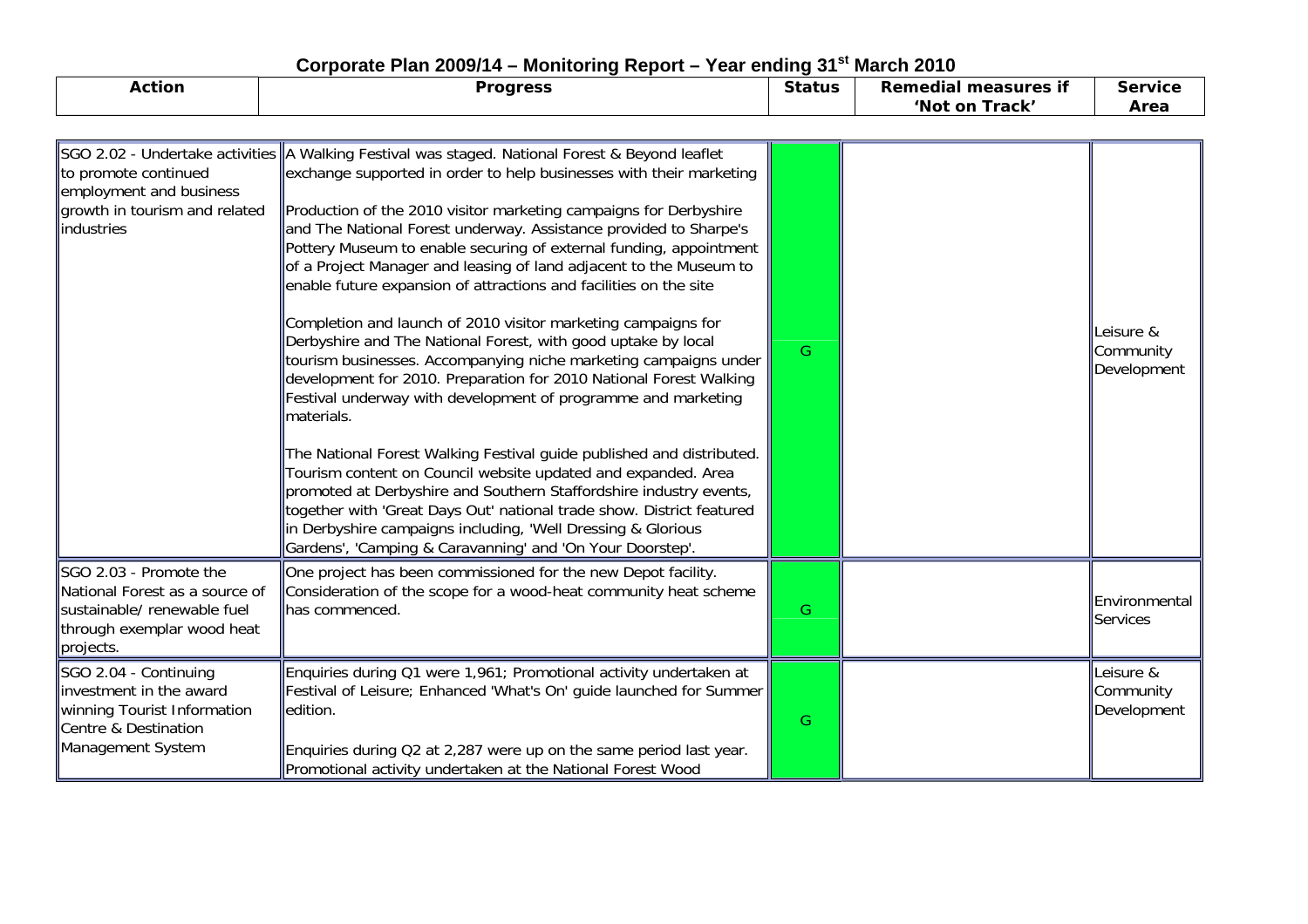| <b>Action</b>                                                                                                                                                                              | Corporate Fight 2009/14 – Monitoring Report – Tear ending 31<br><b>Progress</b>                                                                                                                                                                                                                                                                                                       | <b>Status</b> | <b>MAICH ZUIU</b><br><b>Remedial measures if</b> | <b>Service</b>            |
|--------------------------------------------------------------------------------------------------------------------------------------------------------------------------------------------|---------------------------------------------------------------------------------------------------------------------------------------------------------------------------------------------------------------------------------------------------------------------------------------------------------------------------------------------------------------------------------------|---------------|--------------------------------------------------|---------------------------|
|                                                                                                                                                                                            |                                                                                                                                                                                                                                                                                                                                                                                       |               | 'Not on Track'                                   | Area                      |
|                                                                                                                                                                                            |                                                                                                                                                                                                                                                                                                                                                                                       |               |                                                  |                           |
|                                                                                                                                                                                            | Fair. 'What's On' guide further developed for the 'Autumn & early<br>Winter' edition featuring Christmas events throughout the District and<br>promoting the shop-local campaign. Work undertaken to enhance the<br>conference and meeting venue content of the Derbyshire visitor<br>websites                                                                                        |               |                                                  |                           |
|                                                                                                                                                                                            | 1,054 Enquiries during Q3, which is up on the same period last year.<br>Preparation of Spring 2010 edition of 'What's On in South Derbyshire'<br>is underway and will include a feature on Well Dressing. Work is<br>being undertaken to enhance the coverage of food and drink outlets<br>on the Destination Management System. New edition of the industry<br>Newsletter published. |               |                                                  |                           |
|                                                                                                                                                                                            | Enquiries during Q4 at 1,196 were down on the same period last<br>year, but up for the year as a whole. Preparation of Summer 2010<br>edition of 'What's On in South Derbyshire' underway including<br>features on Festival of Leisure and Melbourne Festival. Latest edition<br>of industry newsletter published.                                                                    |               |                                                  |                           |
| <b>Initiative: Sustainable Development</b>                                                                                                                                                 |                                                                                                                                                                                                                                                                                                                                                                                       |               |                                                  |                           |
| SGO 3.01 - Provide an<br>appealing, easy to use and<br>comprehensive system for<br>waste collection and recycling<br>to help residents to recycle<br>higher proportions of their<br>waste. | This is the second year the full kerbside recycling options are being<br>provided to all households and higher recycling rates placed us in the<br>Top 10 of most improved Councils for recycling. This years recycling<br>levels despite the set back of the cold disrupted winter testify to the<br>sustained success of this service.                                              | G             |                                                  | Environmental<br>Services |
| SGO 3.02 - Prepare a Core<br>Strategy as part of the District<br>Local Development Framework<br>(LDF) that will set the broad<br>locations for all types of<br>development up to 2026.     | Issues and Options identified and consultation completed.<br>Housing Land Availability 'Call for Sites' Undertaken. Employment<br>Land Availability 'Call for Sites' completed.<br>Consultation commenced on 15 January 2010 and was scheduled to<br>end on 31st March. However, due to high interest levels the deadline<br>was extended to 28th May 2010.                           | G             |                                                  | Planning<br>Services      |

## **Corporate Plan 2009/14 – Monitoring Report – Year ending 31st March 2010**